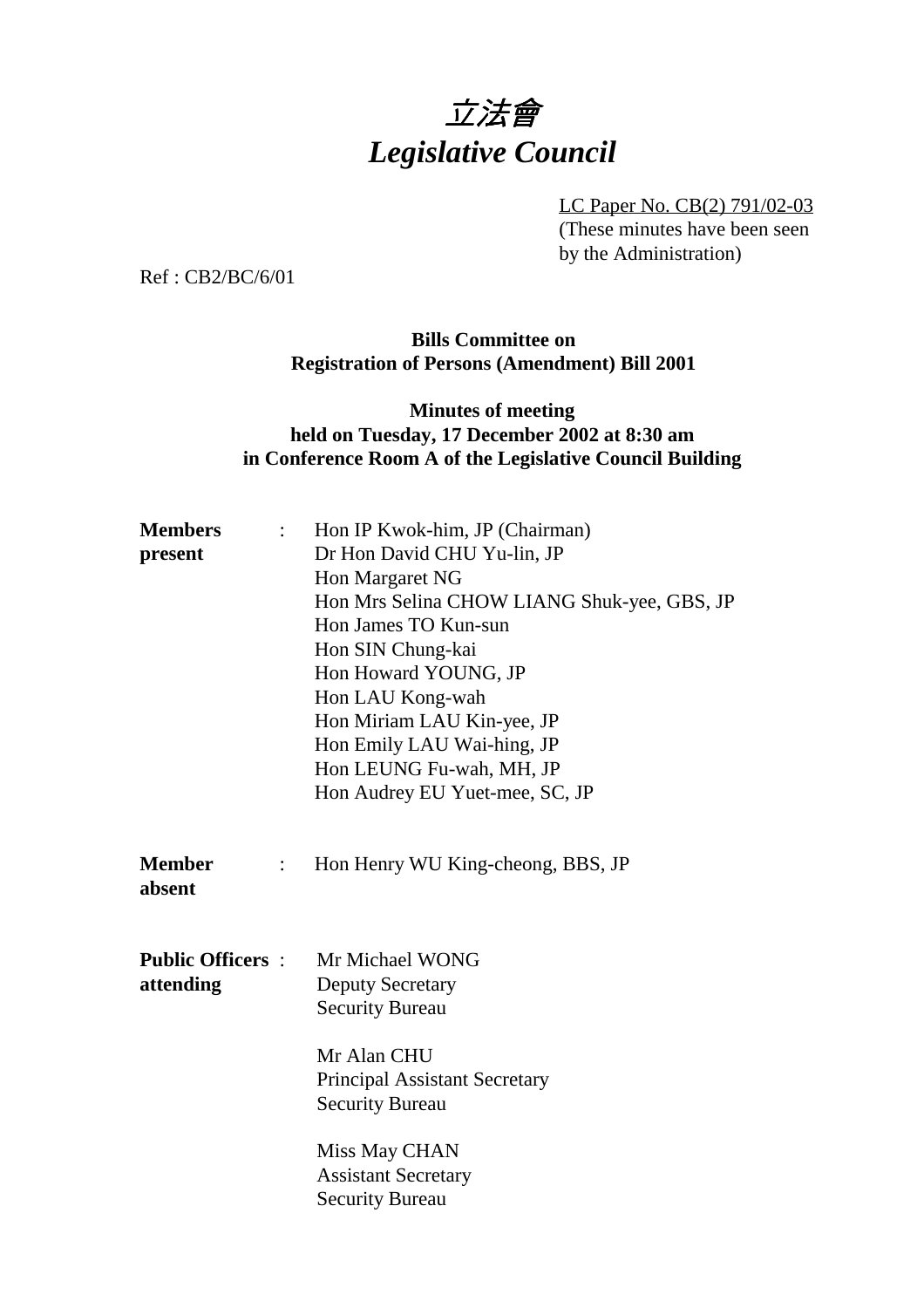|                               |                | Mr Michael STONE<br>E-government Coordinator<br>Commerce, Industry and Technology Bureau         |
|-------------------------------|----------------|--------------------------------------------------------------------------------------------------|
|                               |                | Ms Joyce TAM<br><b>Principal Assistant Secretary</b><br>Commerce, Industry and Technology Bureau |
|                               |                | Mr Gilbert MO<br>Deputy Law Draftsman<br>Department of Justice                                   |
|                               |                | Mr WONG Tat-po<br><b>Deputy Director</b><br><b>Immigration Department</b>                        |
|                               |                | Mr Raymond WONG Wai-man<br><b>Assistant Director</b><br><b>Immigration Department</b>            |
|                               |                | Mr TSOI Hon-kuen<br><b>Assistant Director</b><br><b>Immigration Department</b>                   |
| <b>Clerk</b> in<br>attendance | $\mathbb{R}^n$ | <b>Mrs Sharon TONG</b><br>Chief Assistant Secretary (2) 1                                        |
| <b>Staff</b> in<br>attendance |                | Mr Arthur CHEUNG<br>Senior Assistant Legal Adviser 2                                             |
|                               |                | Mr Raymond LAM<br>Senior Assistant Secretary (2) 5                                               |

### **I. Meeting with the Administration**

The Bills Committee continued to examine the Bill clause-by-clause (index of proceedings attached at **Annex**).

2. The Bills Committee requested the Administration -

Clause 7

(a) To explain the implications of the clause and whether it would expand or restrict the power of the Administration;

**-** 2 -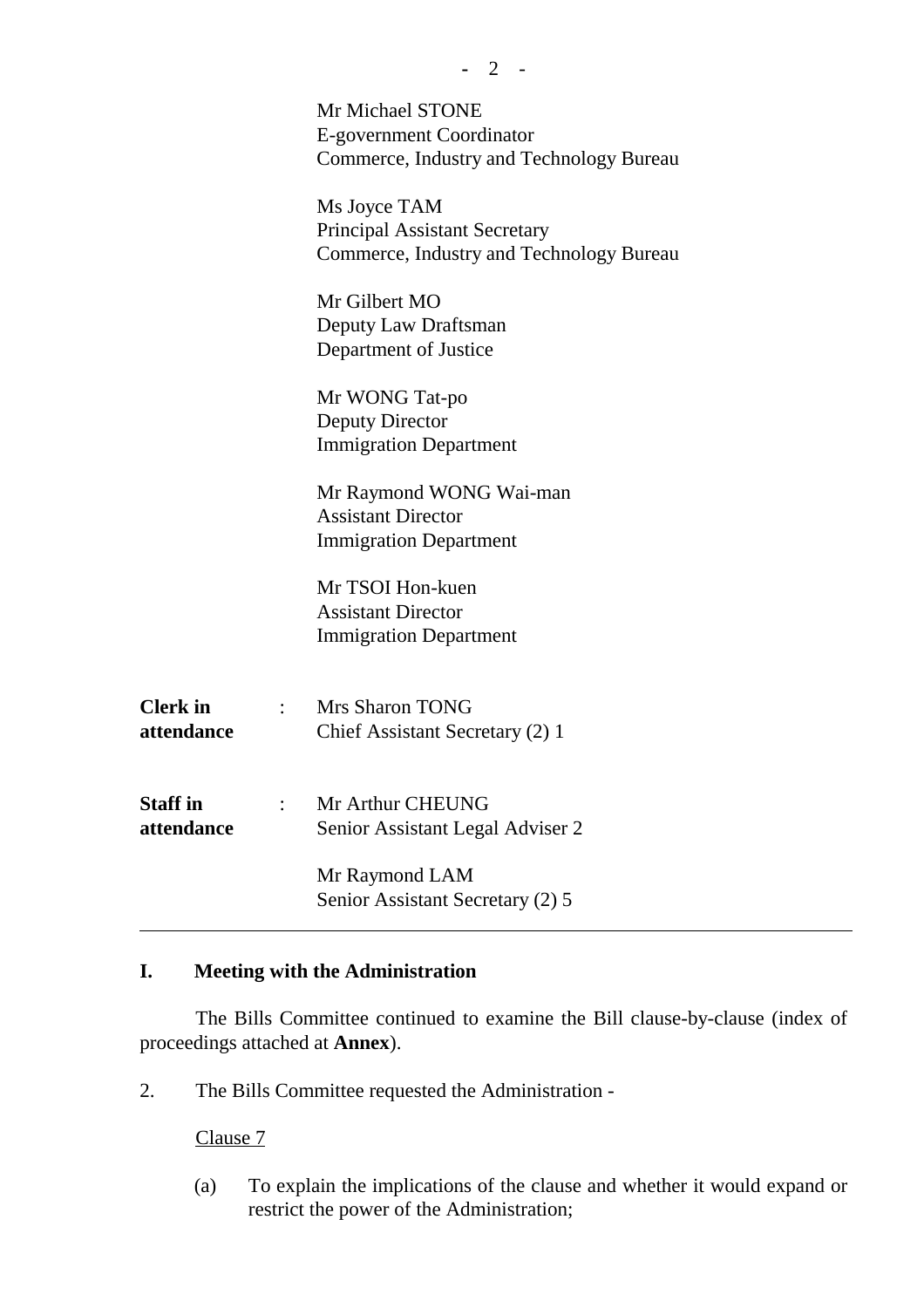(b) To consider setting out clearly that information appearing on an identity card should be excluded from the proposed sections 10 and 11, and setting out clearly the different meaning of "particulars" in different parts of the Bill;

*Proposed section 9*

- (c) To explain the mechanism for the provision of registration of persons (ROP) data by the Immigration Department (ImmD) to the Police and whether all sorts of ROP data of a person would be provided regardless of whether they were specified in the request;
- (d) To explain the factors considered by a Senior Superintendent of Police in the authorisation of the Police's requests for provision of ROP data by ImmD;
- (e) To consider the need for a subject in the proposed section 9(b) and (c), and to consider setting out the respective restriction on use of particulars in the proposed section 9 for use by ImmD, other government departments and the holder of the identity card;
- (f) To review the policy intent of the proposed section 9(b) and consider whether the proposed section should be revised to deal with requests from the public for the issue of Certificate of Registered Particulars, e.g. as evidence of change of name;
- (g) To consider the amendment proposed by Professor Matthew LEE to the proposed section 9(b);
- (h) To consider incorporating the requirement of "with the consent of the holder of the identity card" in the proposed section 9(c);
- (i) To provide the list of "any Ordinance" referred to in the proposed section 9(c);

*Proposed section 10*

- (i) To explain the application of the proposed section  $10(c)$ ;
- (k) To consider moving Regulation 23 of the Registration of Persons Regulations (ROPR) to the principal ordinance;
- (l) To provide statistics, with a breakdown on requests authorised by the Chief Secretary for Administration (CS for A) and requests from overseas enforcement agencies, on the provision of particulars referred to in the proposed section 10(b);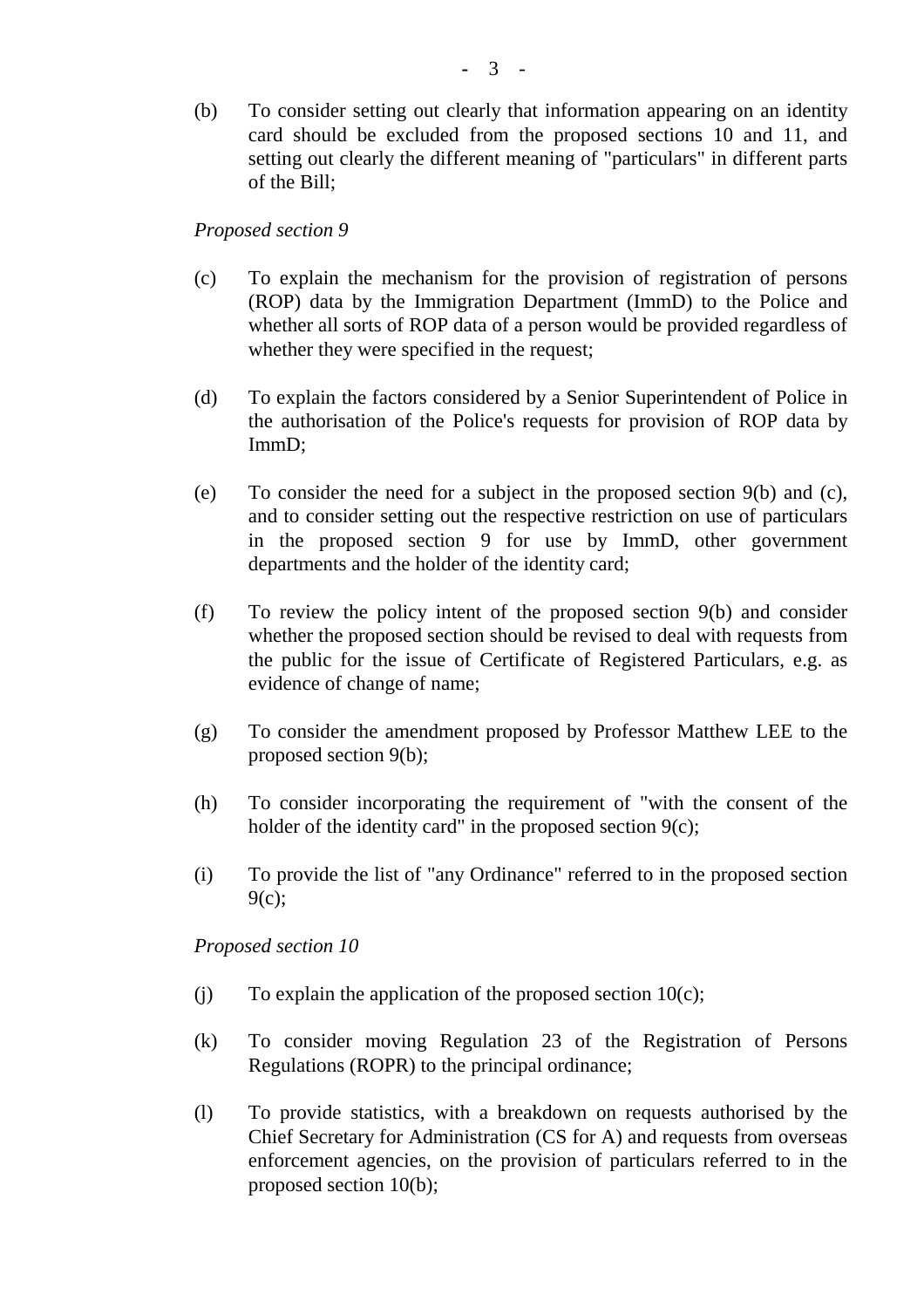*Proposed section 11*

- (m) To consider providing the Police's guidelines or mechanism for the destruction of ROP records after use;
- (n) To consider adding "抄錄, 除去, 複製" in the proposed section 11;
- (o) To consider whether the current drafting of the proposed section 11 reflected the Administration's intent that the expression "any person" included government officials;
- (p) To consider whether "lawful authority" would cover the written permission of CS for A, irrespective of how it was given and whether "reasonable excuse" would include the permission of CS for A given to a bona fide public officer in the proposed section 11;

Clause 17

- (q) To explain the need for the expression "in his absolute discretion" in Regulation 23 of ROPR; and
- (r) To consider amending the term "record" in the clause as "copy".
- 3. The Administration undertook
	- (a) To provide the draft amendments to the proposed section 10, having regard to the amendment proposed by Professor Matthew LEE which required CS for A to state the reason or reasons for giving permission; and
	- (b) To provide members with a copy of the Code of Practice on Identity Card Number and Other Personal Identifiers issued by the Office of the Privacy Commissioner for Personal Data.

4. The Bills Committee agreed to seek the view of the Privacy Commissioner for Personal Data on his power under section 38 of the Personal Data (Privacy) Ordinance in the investigation of matters relating to privacy compliance.

#### **II. Date of next meeting**

5. The Bills Committee noted that the next meeting had been scheduled for Tuesday, 7 January 2003 at 10:45 am to continue discussion with the Administration.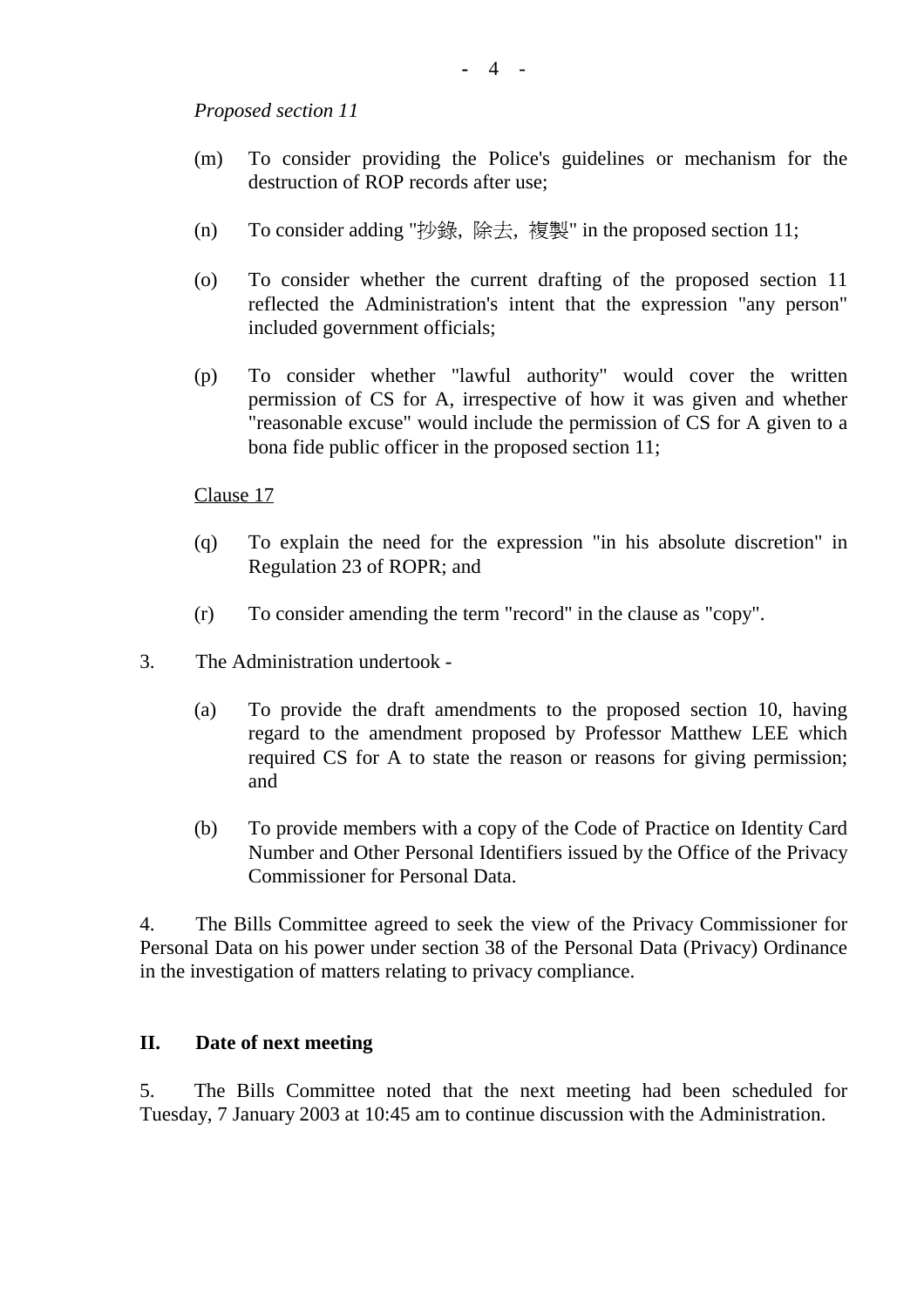6. There being no other business, the meeting ended at 10:55 am.

Council Business Division 2 Legislative Council Secretariat 6 January 2003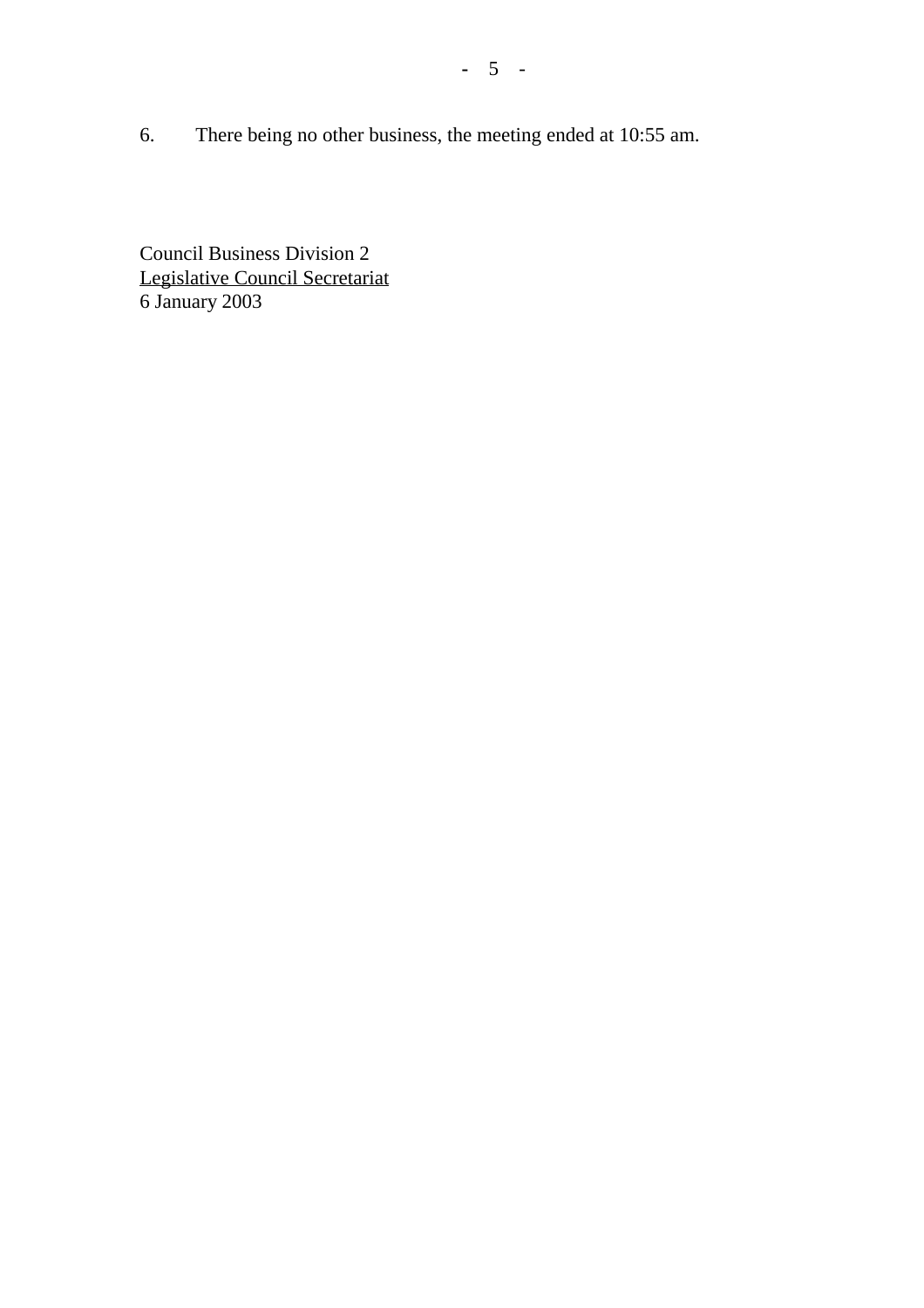#### **Proceedings of the meeting of the Bills Committee on Registration of Persons (Amendment) Bill 2001 on Wednesday, 17 December 2002 at 8:30 am in Conference Room A of the Legislative Council Building**

| <b>Time</b><br>marker | <b>Speaker</b>         | Subject(s)                                                                                    | <b>Action</b><br><b>Required</b>                          |
|-----------------------|------------------------|-----------------------------------------------------------------------------------------------|-----------------------------------------------------------|
| $000000 -$            | Chairman               | Opening remarks                                                                               |                                                           |
| 000146                |                        |                                                                                               |                                                           |
| $000147 -$            | SALA <sub>2</sub>      | Scope of privacy compliance audit in                                                          |                                                           |
| 000834                | Chairman               | Australia and whether there were Ordinances<br>requiring subsidiary legislation to be made in |                                                           |
|                       |                        | compliance with another Ordinance                                                             |                                                           |
|                       |                        |                                                                                               |                                                           |
| $000835 -$            | Hon Emily LAU          | Privacy compliance audit of systems and                                                       | Clerk to seek the view of                                 |
| 001432                | SALA <sub>2</sub>      | power of Privacy Commissioner for Personal                                                    | the Privacy Commissioner                                  |
|                       | Admin<br>Chairman      | Data in carrying out investigations under<br>section 38 of the Personal Data (Privacy)        | for Personal Data on his                                  |
|                       |                        | Ordinance (PDPO)                                                                              | power under section 38 of<br><b>PDPO</b>                  |
|                       |                        |                                                                                               |                                                           |
| $001433 -$            | Chairman               | Briefing on clause 5 of the Bill                                                              |                                                           |
| 001858                | Admin                  |                                                                                               |                                                           |
| $001859 -$            | Hon Emily LAU<br>Clerk | Summary of amendments proposed by                                                             |                                                           |
| 002121                | Chairman               | organisations/individuals to specific clauses<br>in the Bill (LC Paper No. CB(2) 396/02-      |                                                           |
|                       |                        | 03(01)                                                                                        |                                                           |
|                       |                        |                                                                                               |                                                           |
| $002122 -$            | SALA <sub>2</sub>      | Whether there was difference between "身分                                                      |                                                           |
| 002344                | Admin<br>Chairman      | 證" and "身份證"                                                                                  |                                                           |
|                       |                        |                                                                                               |                                                           |
| $002345 -$<br>002440  | Chairman<br>Admin      | Briefing on clause 6 of the Bill.                                                             |                                                           |
| $002441 -$            | Chairman               | Briefing on the proposed section 9 and the                                                    |                                                           |
| 002537                |                        | Administration's proposal of amending                                                         |                                                           |
|                       |                        | proposed section 9(b) to "enabling the                                                        |                                                           |
|                       |                        | verification of identity of individuals".                                                     |                                                           |
| $002538 -$            | Hon LAU Kong-          | Whether there was a need for a subject in the                                                 | Admin to consider the                                     |
| 003303                | wah                    | proposed section $9(b)$ and (c); and                                                          | need for a subject in the                                 |
|                       | Admin                  | incorporation of the requirement of "with the                                                 | proposed section 9(b) and                                 |
|                       |                        | consent of the holder of the identity card" in                                                | (c), and incorporation of                                 |
|                       |                        | the proposed section $9(c)$                                                                   | the requirement of "with                                  |
|                       |                        |                                                                                               | the consent of the holder<br>of the identity card" in the |
|                       |                        |                                                                                               | proposed section 9(c)                                     |
|                       |                        |                                                                                               |                                                           |
| 003304 -              | Hon SIN Chung-         | Setting out the respective restrictions on use                                                | <b>Admin to consider setting</b>                          |
| 003447                | kai                    | of particulars in the proposed section 9 for                                                  | out the respective                                        |
|                       | Admin                  | use by the Immigration Department (ImmD),<br>other government departments and the holder      | restrictions on use of<br>particulars in the              |
|                       |                        | of the identity card;                                                                         | proposed section 9                                        |
|                       |                        |                                                                                               |                                                           |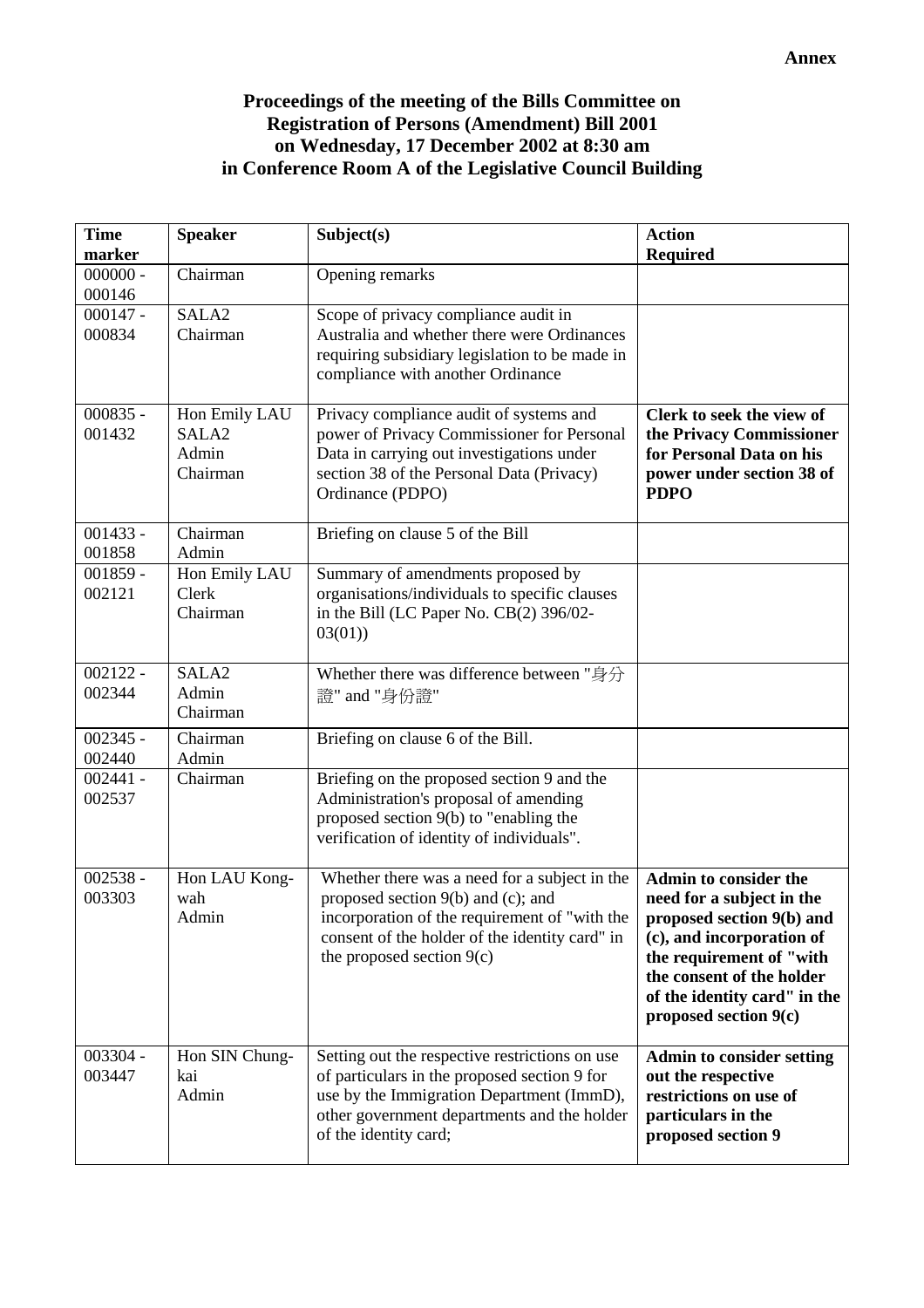| 003448 -<br>003616   | Hon Emily LAU<br>Admin                                                                           | Amendment proposed by Professor Matthew<br>LEE to the proposed section $9(b)$                                                                                                                      | Admin to consider the<br>amendment proposed by<br><b>Professor Matthew LEE</b><br>to the proposed section<br>9(b)                                                                                                                                                                                                                                                                                                           |
|----------------------|--------------------------------------------------------------------------------------------------|----------------------------------------------------------------------------------------------------------------------------------------------------------------------------------------------------|-----------------------------------------------------------------------------------------------------------------------------------------------------------------------------------------------------------------------------------------------------------------------------------------------------------------------------------------------------------------------------------------------------------------------------|
| $003617 -$<br>003733 | Admin                                                                                            | Restrictions on the use of particulars by the<br>holder of identity card                                                                                                                           |                                                                                                                                                                                                                                                                                                                                                                                                                             |
| 003734 -<br>004712   | Hon Emily LAU<br>Admin<br>SALA <sub>2</sub>                                                      | Administration's proposed amendments to<br>the proposed section 9(b)                                                                                                                               |                                                                                                                                                                                                                                                                                                                                                                                                                             |
| $004713 -$<br>005259 | Hon James TO<br>Admin                                                                            | Implications of clause 7 and whether it<br>would expand or restrict the power of the<br>Administration                                                                                             | Admin to explain the<br>implications of the clause                                                                                                                                                                                                                                                                                                                                                                          |
| $005300 -$<br>010615 | Hon Miriam<br>LAU<br>LAU Kong-wah<br>Admin<br>SALA <sub>2</sub><br>Hon Mrs Selina<br><b>CHOW</b> | Policy intent of the proposed section 9(b) and<br>personal use of registration of persons (ROP)<br>data by holder of the identity card, such as<br>use for change of name                          | <b>Admin to review the</b><br>policy intent of the<br>proposed section 9(b) and<br>consider whether the<br>proposed section should<br>be revised to avoid<br>affecting requests for the<br>issue of Certificate of<br><b>Registered Particulars</b><br>by the public; and to<br>provide members with a<br>copy of the Code of<br><b>Practice on Identity Card</b><br><b>Number and Other</b><br><b>Personal Identifiers</b> |
| $010616 -$<br>011620 | Hon James TO<br>Hon LAU Kong-<br>wah<br>Hon SIN Chung-<br>kai<br>Admin<br>Chairman               | Mechanism for the provision of ROP data by<br>ImmD to the Police and whether all sorts of<br>ROP data of a person would be provided<br>regardless of whether they were specified in<br>the request | Admin to explain the<br>mechanism and the<br>factors considered by a<br><b>Senior Superintendent of</b><br>Police in the authorisation<br>of requests                                                                                                                                                                                                                                                                       |
| $011621 -$<br>011806 | Hon James TO<br>Admin                                                                            | List of "any Ordinance" referred to in the<br>proposed section $9(c)$                                                                                                                              | Admin to provide the list<br>of "any other Ordinance"<br>referred to in the<br>proposed section $9(c)$                                                                                                                                                                                                                                                                                                                      |
| $011807 -$<br>012030 | Admin                                                                                            | Briefing on the proposed section 10                                                                                                                                                                |                                                                                                                                                                                                                                                                                                                                                                                                                             |
| $012031 -$<br>012559 | Hon James TO<br>Hon Miriam<br>LAU<br>Admin<br>Chairman                                           | Suggestion of moving Regulation 23 of the<br>Registration of Persons Regulations (ROPR)<br>to the principal ordinance                                                                              | Admin to consider the<br>suggestion                                                                                                                                                                                                                                                                                                                                                                                         |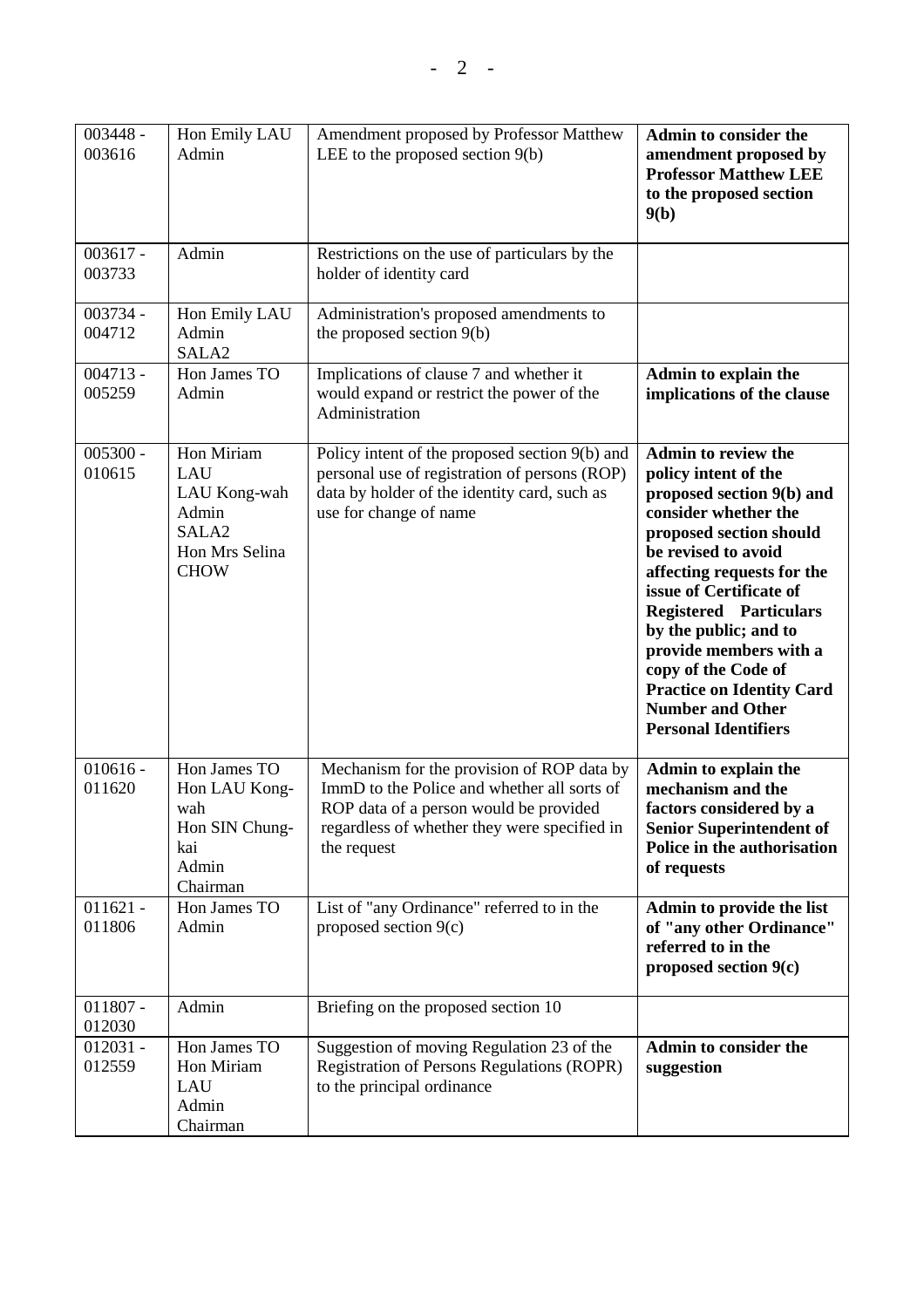| $012600 -$<br>012746 | Hon James TO<br>Admin                                       | Need for the expression "in his absolute<br>discretion" in Regulation 23 of ROPR                                                                                                                                                                     | Admin to explain the need<br>for the expression                                                                                                          |
|----------------------|-------------------------------------------------------------|------------------------------------------------------------------------------------------------------------------------------------------------------------------------------------------------------------------------------------------------------|----------------------------------------------------------------------------------------------------------------------------------------------------------|
| $012747 -$<br>013006 | Hon James TO<br>Admin                                       | Matters certified under Regulation 23(a) of<br><b>ROPR</b>                                                                                                                                                                                           |                                                                                                                                                          |
| $013007 -$<br>013324 | Hon Miriam<br>LAU<br>Hon James TO<br>Admin                  | Suggestion of amending the term "record" in<br>the clause as "copy"                                                                                                                                                                                  | Admin to consider the<br>suggestion                                                                                                                      |
| $013325 -$<br>013354 | Hon Emily LAU<br>Admin                                      | Amendment proposed by Professor Matthew<br>LEE to the proposed section 10                                                                                                                                                                            | Admin to provide the<br>draft amendments to the<br>proposed section 10,<br>having regard to the<br>amendment proposed by<br><b>Professor Matthew LEE</b> |
| $013355 -$<br>013442 | Hon Margaret<br>NG<br>Chairman<br>Admin                     | Amending the term "record" in the clause as<br>"copy"                                                                                                                                                                                                |                                                                                                                                                          |
| $013443 -$<br>013529 | Admin                                                       | Briefing on the proposed section 11                                                                                                                                                                                                                  |                                                                                                                                                          |
| $013530 -$<br>013713 | Hon James TO<br>Admin                                       | Provision of statistics, with a breakdown on<br>requests authorised by the Chief Secretary<br>for Administration and requests from<br>overseas enforcement agencies, on the<br>provision of particulars referred to in the<br>proposed section 10(b) | Admin to provide the<br>requested statistics                                                                                                             |
| $013714 -$<br>013825 | Hon James TO<br>Admin                                       | Application of the proposed section 10(c)                                                                                                                                                                                                            | Admin to explain the<br>application of the<br>proposed section                                                                                           |
| $013826 -$<br>014016 | Hon LAU Kong-<br>wah<br>Admin                               | Suggestion of "抄錄, 除去, 複製" in the<br>proposed section 11 and whether there was a<br>need for incorporating a requirement for<br>intent in the proposed section 11                                                                                    | <b>Admin to consider the</b><br>suggestion                                                                                                               |
| $014017 -$<br>014025 | Hon SIN Chung-<br>kai, Admin                                | Whether record was maintained on access to<br>record of particulars                                                                                                                                                                                  |                                                                                                                                                          |
| $014026 -$<br>014453 | Hon James TO<br>Hon Emily LAU<br>SALA <sub>2</sub><br>Admin | Meaning of "any person" in the proposed<br>section 11 and whether it covered<br>government officials                                                                                                                                                 | <b>Admin to consider</b><br>whether the current<br>drafting reflected its<br>intent that the expression<br>"any person" covered<br>government officials  |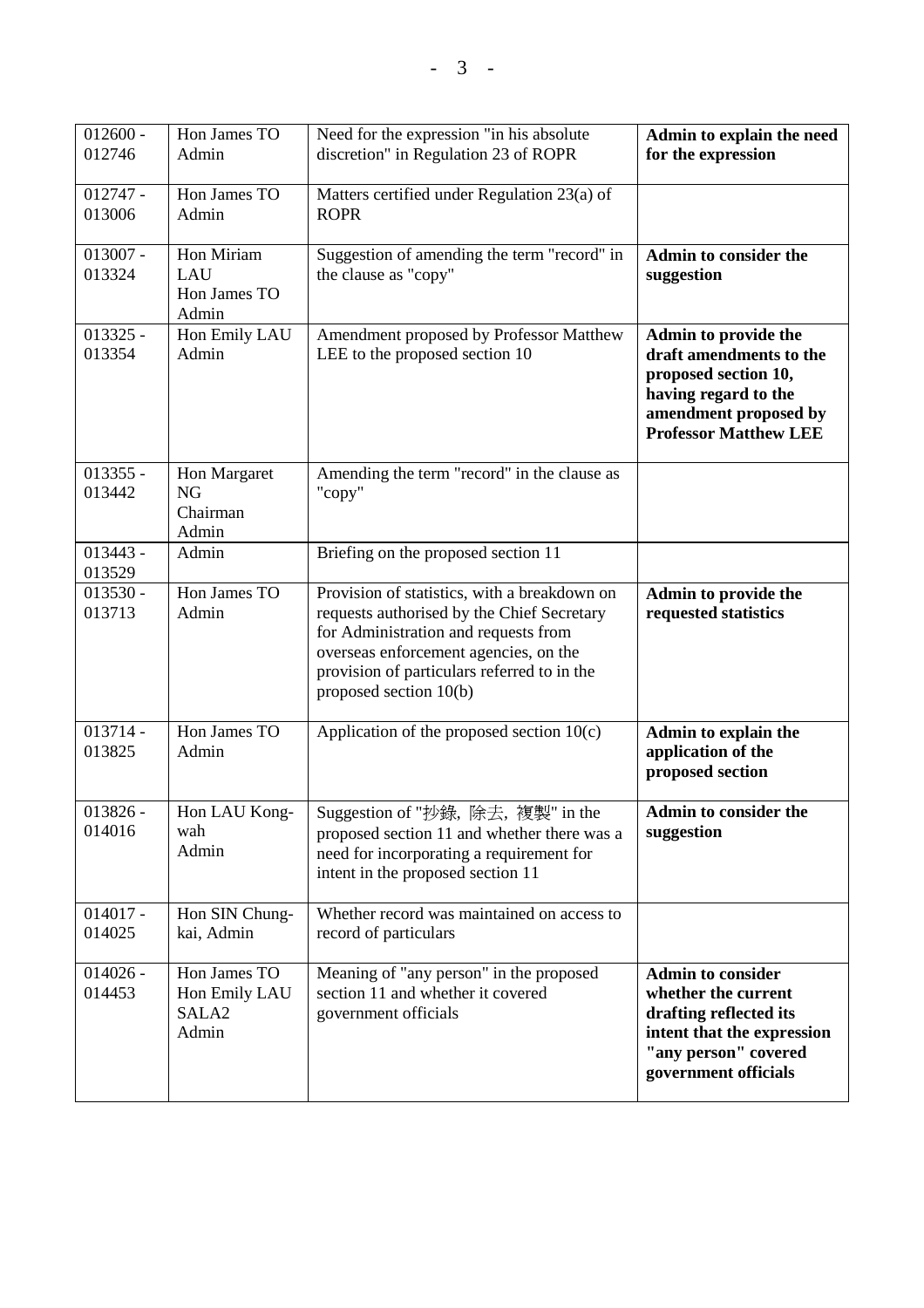| $014454 -$<br>014800 | Hon James TO<br>Admin                                                                                                             | Destruction of ROP records after use                                                                                                                                                                                                              | <b>Admin to consider</b><br>providing the Police's<br>guidelines or mechanism<br>for the destruction of ROP<br>records after use                                                                                                                                                                                                                                    |
|----------------------|-----------------------------------------------------------------------------------------------------------------------------------|---------------------------------------------------------------------------------------------------------------------------------------------------------------------------------------------------------------------------------------------------|---------------------------------------------------------------------------------------------------------------------------------------------------------------------------------------------------------------------------------------------------------------------------------------------------------------------------------------------------------------------|
| $014801 -$<br>015140 | SALA <sub>2</sub><br>Hon Emily LAU<br>Admin                                                                                       | Whether "any person" in the proposed<br>section 11 covered government officials                                                                                                                                                                   |                                                                                                                                                                                                                                                                                                                                                                     |
| $015141 -$<br>021907 | Hon James TO<br>Hon Margaret<br><b>NG</b><br>Hon SIN Chung-<br>kai<br>Hon Miriam<br>LAU<br>Admin<br>SALA <sub>2</sub><br>Chairman | What constituted lawful authority or<br>reasonable excuse                                                                                                                                                                                         | <b>Admin to consider</b><br>whether "lawful<br>authority" would cover<br>the written permission of<br>the Chief Secretary for<br><b>Administration (CS for</b><br>A), irrespective of how it<br>was given and whether<br>"reasonable excuse"<br>would include the<br>permission of CS for A<br>given to a bona fide public<br>officer in the proposed<br>section 11 |
| $021908 -$<br>022400 | SALA <sub>2</sub><br>Hon Miriam<br>LAU<br>Admin<br>Chairman                                                                       | Need for setting out clearly that information<br>appearing on an identity card should be<br>excluded from the proposed sections 10 and<br>11, and setting out clearly the different<br>meaning of "particulars" in different parts of<br>the Bill | <b>Admin to consider setting</b><br>out clearly that<br>information appearing on<br>an identity card should be<br>excluded from the<br>proposed sections 10 and<br>11, and setting out clearly<br>the different meaning of<br>"particulars" in different<br>parts of the Bill                                                                                       |
| 022401-<br>022513    | Chairman<br>Hon Emily LAU                                                                                                         | Date of next meeting                                                                                                                                                                                                                              |                                                                                                                                                                                                                                                                                                                                                                     |

## **Note : The audio records of the above proceedings are kept at the LegCo Library**

Council Business Division 2 Legislative Council Secretariat 6 January 2003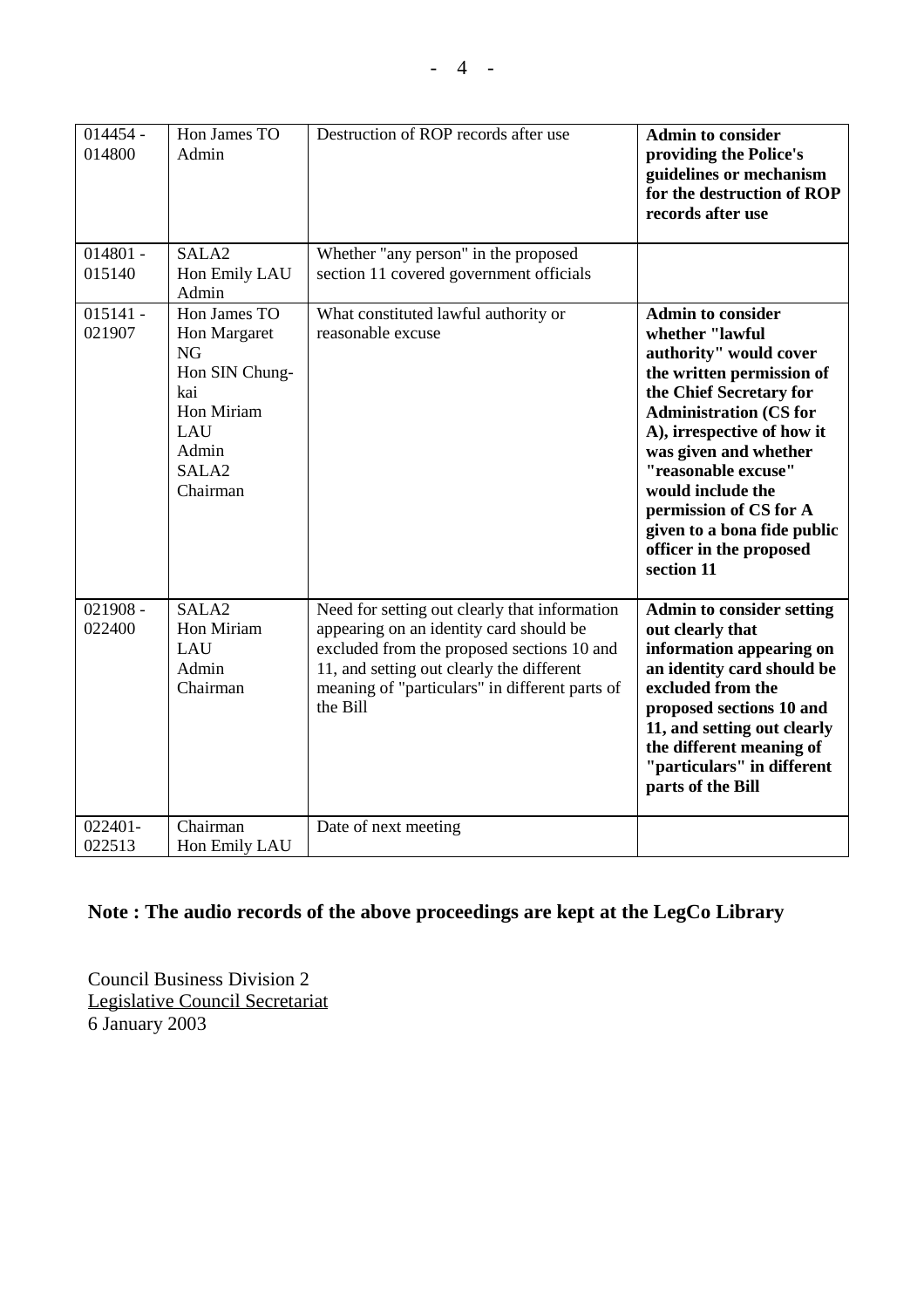#### **Proceedings of the meeting of the Bills Committee on Registration of Persons (Amendment) Bill 2001 on Tuesday, 7 January 2003 at 10:45 am in Conference Room A of the Legislative Council Building**

| <b>Time</b><br>marker | <b>Speaker</b>                                                                                                       | Subject(s)                                                                                                                                                                                 | <b>Action</b><br><b>Required</b>                                                                                                                                                                                                      |
|-----------------------|----------------------------------------------------------------------------------------------------------------------|--------------------------------------------------------------------------------------------------------------------------------------------------------------------------------------------|---------------------------------------------------------------------------------------------------------------------------------------------------------------------------------------------------------------------------------------|
| 000000-<br>000607     | Chairman<br>Admin                                                                                                    | Confirmation of minutes of meeting on 17<br>December 2002, relevant papers for the<br>meeting and provision of the<br>Administration's response to outstanding<br>issues raised by members |                                                                                                                                                                                                                                       |
| 000608-<br>000716     | Admin                                                                                                                | Briefing on clause 8 of the Bill and the<br>Administration's<br>intention<br>amend<br>to<br>"officer of the Immigration Department" as<br>"member of the Immigration Service"              | <b>Admin to provide</b><br>members with the<br><b>Committee Stage</b><br>amendments to clause 8 of<br>the Bill to amend "officer<br>of the Immigration<br>Department" as "member<br>of the Immigration<br>Service"                    |
| 000717-<br>000834     | Hon Howard<br><b>YOUNG</b><br>Admin                                                                                  | Coverage of "immigration assistant"                                                                                                                                                        |                                                                                                                                                                                                                                       |
| 000835-<br>000942     | Chairman<br>Admin                                                                                                    | Briefing on clause 9 of the Bill                                                                                                                                                           |                                                                                                                                                                                                                                       |
| 000943-<br>001803     | Hon LAU Kong-<br>wah<br>Hon Howard<br><b>YOUNG</b><br>Chairman<br>Admin                                              | Whether the thumb-print or index finger-<br>print of a person should be used in the<br>verification of fingerprint with smart card<br>readers                                              | <b>Admin to consider</b><br>whether the thumb-print<br>or index finger-print of a<br>person should be used in<br>the verification of<br>fingerprint with smart<br>card readers                                                        |
| 001804-<br>001848     | Chairman<br>Admin                                                                                                    | Briefing on the proposed Regulation<br>4(1)(b)(xia)                                                                                                                                        |                                                                                                                                                                                                                                       |
| 001849-<br>002400     | Chairman<br>Admin                                                                                                    | Briefing on clause 10 of the Bill                                                                                                                                                          |                                                                                                                                                                                                                                       |
| $002401 -$<br>005251  | Hon Margaret<br><b>NG</b><br>Hon Howard<br><b>YOUNG</b><br>Hon LAU Kong-<br>wah<br>Hon James TO<br>Chairman<br>Admin | Reflecting clearly that the inclusion of<br>information, particulars and data referred to<br>in the proposed Regulation 4A was of a<br>voluntary nature                                    | <b>Admin to consider</b><br>revising the proposed<br><b>Regulation 4A to reflect</b><br>clearly that the inclusion<br>of information,<br>particulars and data<br>referred to in the<br><b>Regulation was of a</b><br>voluntary nature |
| 005252-<br>010326     | Hon James TO<br>Hon Howard<br><b>YOUNG</b><br>Hon Selina<br><b>CHOW</b><br>Chairman<br>Admin                         | Specifying the class of information that<br>might be included for a prescribed purpose                                                                                                     | <b>Admin to consider</b><br>revising the proposed<br><b>Regulation 4A to specify</b><br>the class of information<br>that might be included for<br>a prescribed purpose                                                                |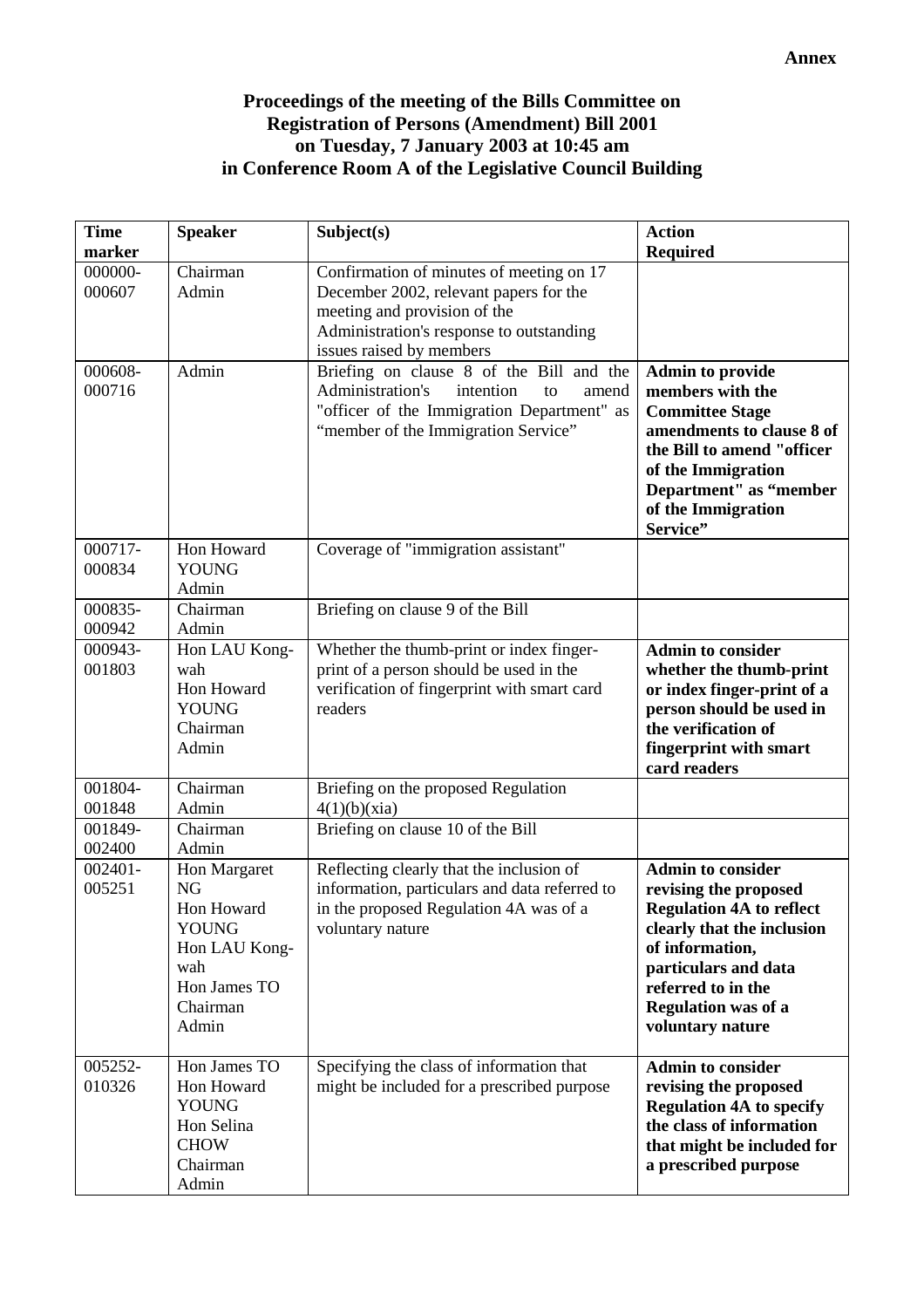$- 2 -$ 

| 010327-<br>010954 | SALA <sub>2</sub><br>Admin                                                          | Drafting of the proposed Regulation 4A and<br>the distinction between the proposed<br>Regulation $4A(1)(c)$ and (d)                                                                                                                                                                                                                                                                                                                                                                                                      | Admin to improve the<br>drafting of the proposed<br><b>Regulation 4A</b>                                                                                                                                                                                                                                                                 |
|-------------------|-------------------------------------------------------------------------------------|--------------------------------------------------------------------------------------------------------------------------------------------------------------------------------------------------------------------------------------------------------------------------------------------------------------------------------------------------------------------------------------------------------------------------------------------------------------------------------------------------------------------------|------------------------------------------------------------------------------------------------------------------------------------------------------------------------------------------------------------------------------------------------------------------------------------------------------------------------------------------|
| 010955-<br>011330 | Hon SIN Chung-<br>kai<br>Admin                                                      | Providing that the inclusion of information,<br>particulars and data in an identity card or a<br>chip referred to in the Regulation required<br>the consent of the cardholder                                                                                                                                                                                                                                                                                                                                            | <b>Admin to consider</b><br>revising the proposed<br><b>Regulation 4A to such</b><br>effect                                                                                                                                                                                                                                              |
| 011331-<br>011410 | Hon Margaret<br><b>NG</b><br>SALA <sub>2</sub>                                      | Whether the proposed Schedule 5 to<br>Registration of Persons Regulations was<br>subsidiary legislation                                                                                                                                                                                                                                                                                                                                                                                                                  |                                                                                                                                                                                                                                                                                                                                          |
| 011411-<br>011828 | Hon Margaret<br>NG                                                                  | Drafting of the proposed Regulation 4A and<br>amending it to the effect that it would not<br>empower the Commissioner of Registration<br>to include any information at will in an<br>identity card or a chip, using the pretext that<br>this was necessary for a prescribed purpose                                                                                                                                                                                                                                      |                                                                                                                                                                                                                                                                                                                                          |
| 011829-<br>012232 | Hon James TO<br>Admin                                                               | Setting out the purposes of inclusion of<br>information or particulars or storage of data<br>in an identity card or a chip in the principal<br>ordinance or the regulation itself instead of<br>Schedule 5                                                                                                                                                                                                                                                                                                               | <b>Admin to consider</b><br>revising the proposed<br><b>Regulation 4A to the</b><br>effect that the purposes of<br>inclusion of information<br>or particulars or storage<br>of data in an identity card<br>or a chip had to be<br>provided for in the<br>principal ordinance or the<br>regulation itself instead of<br><b>Schedule 5</b> |
| 012233-<br>013618 | Hon Margaret<br><b>NG</b><br>Hon Miriam<br>LAU<br>Hon James TO<br>Chairman<br>Admin | Drafting of the proposed Regulation 4A and<br>whether it would empower the<br>Commissioner of Registration or any person<br>acting pursuant to a permission given by the<br>Commissioner to include any information at<br>will in an identity card or a chip, using the<br>pretext that this was necessary for a<br>prescribed purpose; Providing that the<br>inclusion of information, particulars and data<br>in an identity card or a chip referred to in the<br>Regulation required the consent of the<br>cardholder | <b>Admin to consider</b><br>revising the proposed<br><b>Regulation 4A to the</b><br>effect that it would not<br>empower the<br><b>Commissioner of</b><br><b>Registration to include</b><br>any information at will in<br>an identity card or a chip,<br>using the pretext that this<br>would be necessary for a<br>prescribed purpose    |
| 013619-<br>013710 | Hon James TO                                                                        | Setting out the purposes of inclusion of<br>information or particulars or storage of data<br>in an identity card or a chip in the principal<br>ordinance or the regulation itself instead of<br>Schedule 5                                                                                                                                                                                                                                                                                                               |                                                                                                                                                                                                                                                                                                                                          |
| 013711-<br>013805 | Chairman<br>Admin                                                                   | Briefing on clause 11 of the Bill                                                                                                                                                                                                                                                                                                                                                                                                                                                                                        |                                                                                                                                                                                                                                                                                                                                          |
| 013806-<br>013944 | Hon Margaret<br>NG<br>Admin                                                         | Meaning of "record" in Regulation $8(1)$                                                                                                                                                                                                                                                                                                                                                                                                                                                                                 |                                                                                                                                                                                                                                                                                                                                          |
| 013945-<br>014334 | Chairman<br>Admin                                                                   | Dates of subsequent meetings                                                                                                                                                                                                                                                                                                                                                                                                                                                                                             |                                                                                                                                                                                                                                                                                                                                          |